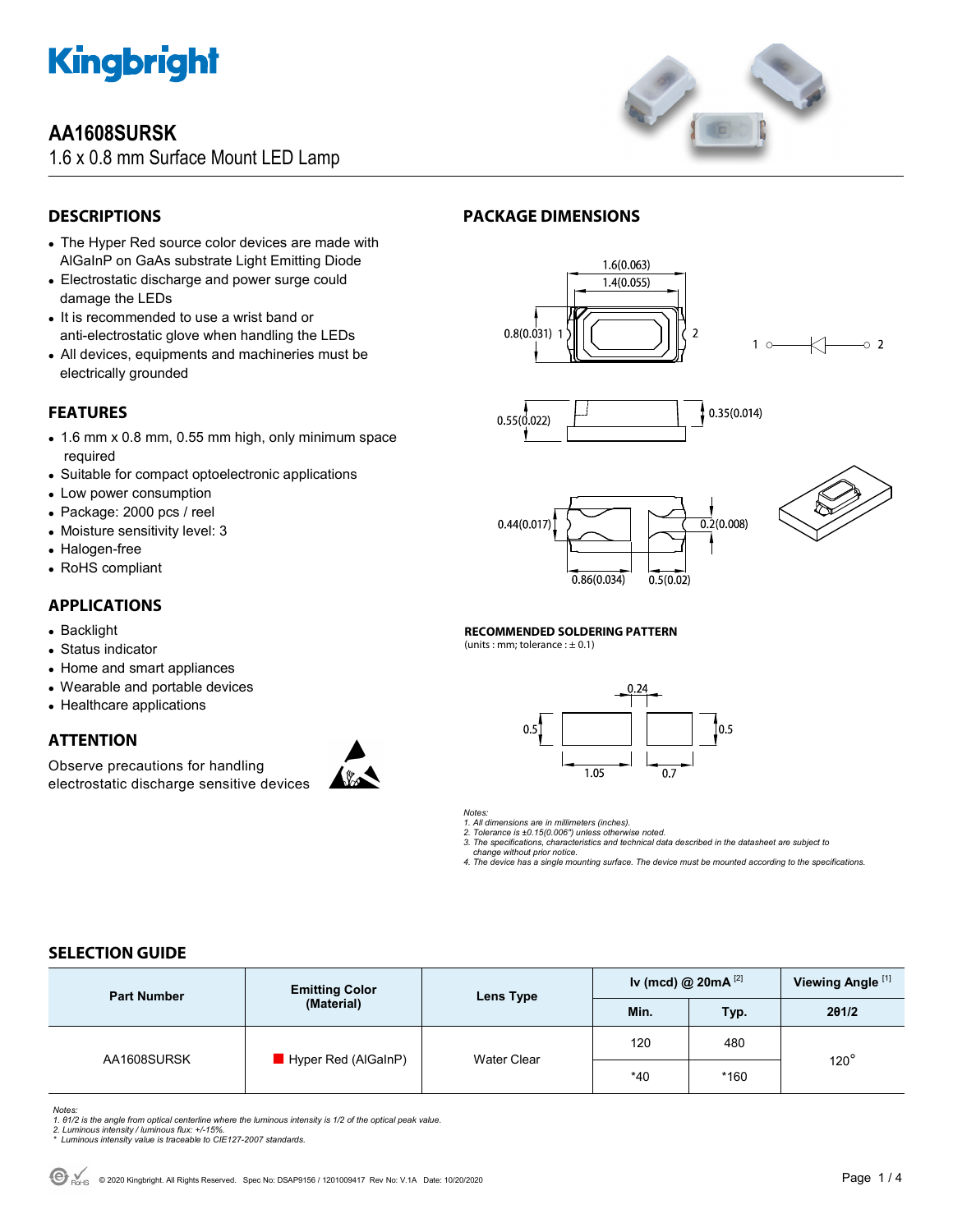# **Kingbright**

#### **ELECTRICAL / OPTICAL CHARACTERISTICS at T<sub>A</sub>=25°C**

| <b>Parameter</b>                                                                                                          | Symbol               | <b>Emitting Color</b> | Value  |                              | <b>Unit</b>           |
|---------------------------------------------------------------------------------------------------------------------------|----------------------|-----------------------|--------|------------------------------|-----------------------|
|                                                                                                                           |                      |                       | Typ.   | Max.                         |                       |
| Wavelength at Peak Emission $I_F$ = 20mA                                                                                  | $\lambda_{\rm peak}$ | Hyper Red             | 645    | $\overline{\phantom{a}}$     | nm                    |
| Dominant Wavelength $I_F = 20mA$                                                                                          | $\lambda_{dom}$ [1]  | Hyper Red             | 630    | $\overline{\phantom{a}}$     | nm                    |
| Spectral Bandwidth at 50% $\Phi$ REL MAX<br>$I_F = 20mA$                                                                  | Δλ                   | Hyper Red             | 28     | $\overline{\phantom{a}}$     | nm                    |
| Capacitance                                                                                                               | C                    | Hyper Red             | 35     | $\qquad \qquad \blacksquare$ | pF                    |
| Forward Voltage $I_F = 20mA$                                                                                              | $V_F$ <sup>[2]</sup> | Hyper Red             | 1.95   | 2.5                          | $\vee$                |
| Reverse Current ( $V_R$ = 5V)                                                                                             | <sub>R</sub>         | Hyper Red             |        | 10                           | μA                    |
| Temperature Coefficient of $\lambda_{peak}$<br>$I_F = 20 \text{mA}, -10^{\circ} \text{C} \leq T \leq 85^{\circ} \text{C}$ | $TC_{\lambda peak}$  | Hyper Red             | 0.14   | $\overline{\phantom{a}}$     | $nm$ <sup>o</sup> $C$ |
| Temperature Coefficient of $\lambda_{\text{dom}}$<br>$I_F = 20$ mA, -10°C $\le T \le 85$ °C                               | $TC_{\lambda dom}$   | Hyper Red             | 0.05   | $\overline{\phantom{a}}$     | $nm$ <sup>o</sup> $C$ |
| Temperature Coefficient of VF<br>$I_F$ = 20mA, -10°C $\leq$ T $\leq$ 85°C                                                 | $TC_{V}$             | Hyper Red             | $-1.9$ | $\overline{\phantom{a}}$     | $mV$ °C               |

*Notes:* 

1. The dominant wavelength (λd) above is the setup value of the sorting machine. (Tolerance λd : ±1nm. )<br>2. Forward voltage: ±0.1V.<br>3. Wavelength value is traceable to CIE127-2007 standards.

*4. Excess driving current and / or operating temperature higher than recommended conditions may result in severe light degradation or premature failure.* 

# **ABSOLUTE MAXIMUM RATINGS at T<sub>A</sub>=25°C**

| <b>Parameter</b>                             | Symbol                  | Value          | <b>Unit</b> |
|----------------------------------------------|-------------------------|----------------|-------------|
| Power Dissipation                            | $P_D$                   | 75             | mW          |
| Reverse Voltage                              | $V_R$                   | 5              | $\vee$      |
| Junction Temperature                         | $T_j$                   | 115            | $^{\circ}C$ |
| <b>Operating Temperature</b>                 | $T_{op}$                | $-40$ to $+85$ | $^{\circ}C$ |
| Storage Temperature                          | $T_{\text{stg}}$        | $-40$ to $+85$ | $^{\circ}C$ |
| <b>DC Forward Current</b>                    | $I_F$                   | 30             | mA          |
| <b>Peak Forward Current</b>                  | $I_{FM}$ <sup>[1]</sup> | 185            | mA          |
| Electrostatic Discharge Threshold (HBM)      | ۰                       | 3000           | $\vee$      |
| Thermal Resistance (Junction / Ambient)      | $R_{th}$ JA $^{[2]}$    | 310            | °C/W        |
| Thermal Resistance (Junction / Solder point) | $R_{th}$ JS $^{[2]}$    | 100            | °C/W        |

*Notes:* 

1. 1/10 Duty Cycle, 0.1ms Pulse Width.<br>2. R<sub>th Ja</sub> ,R<sub>h JS</sub> Results from mounting on PC board FR4 (pad size ≥ 16 mm<sup>2</sup> per pad).<br>3. Relative humidity levels maintained between 40% and 60% in production area are recommende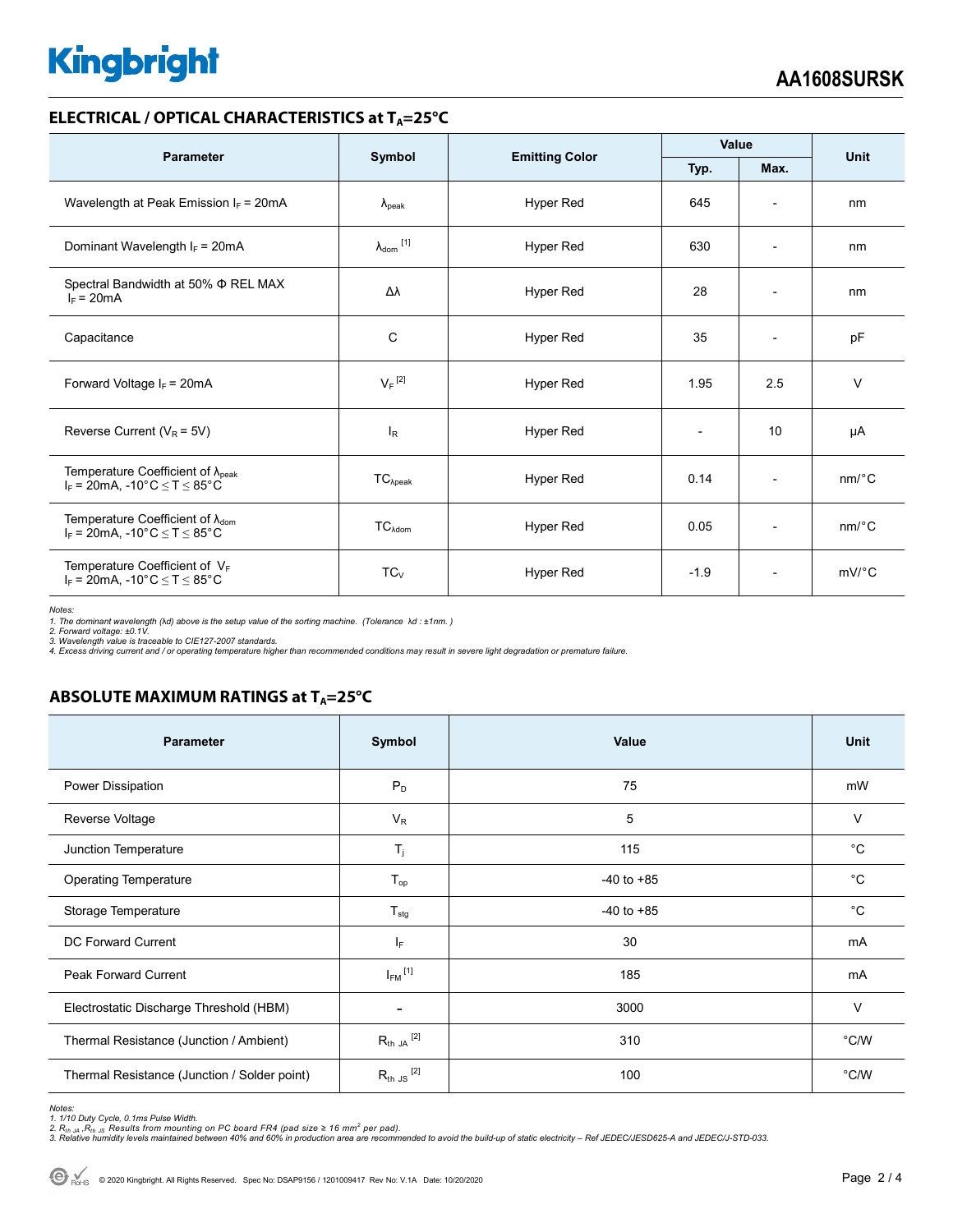# **Kingbright**

### **TECHNICAL DATA**



#### **SPATIAL DISTRIBUTION**



#### **HYPER RED**







#### **REFLOW SOLDERING PROFILE for LEAD-FREE SMD PROCESS**



*Notes: 1. Don't cause stress to the LEDs while it is exposed to high temperature. 2. The maximum number of reflow soldering passes is 2 times.* 

*3. Reflow soldering is recommended. Other soldering methods are not recommended as they might cause damage to the product.* 

#### **TAPE SPECIFICATIONS** (units : mm)



**REEL DIMENSION** (units : mm)